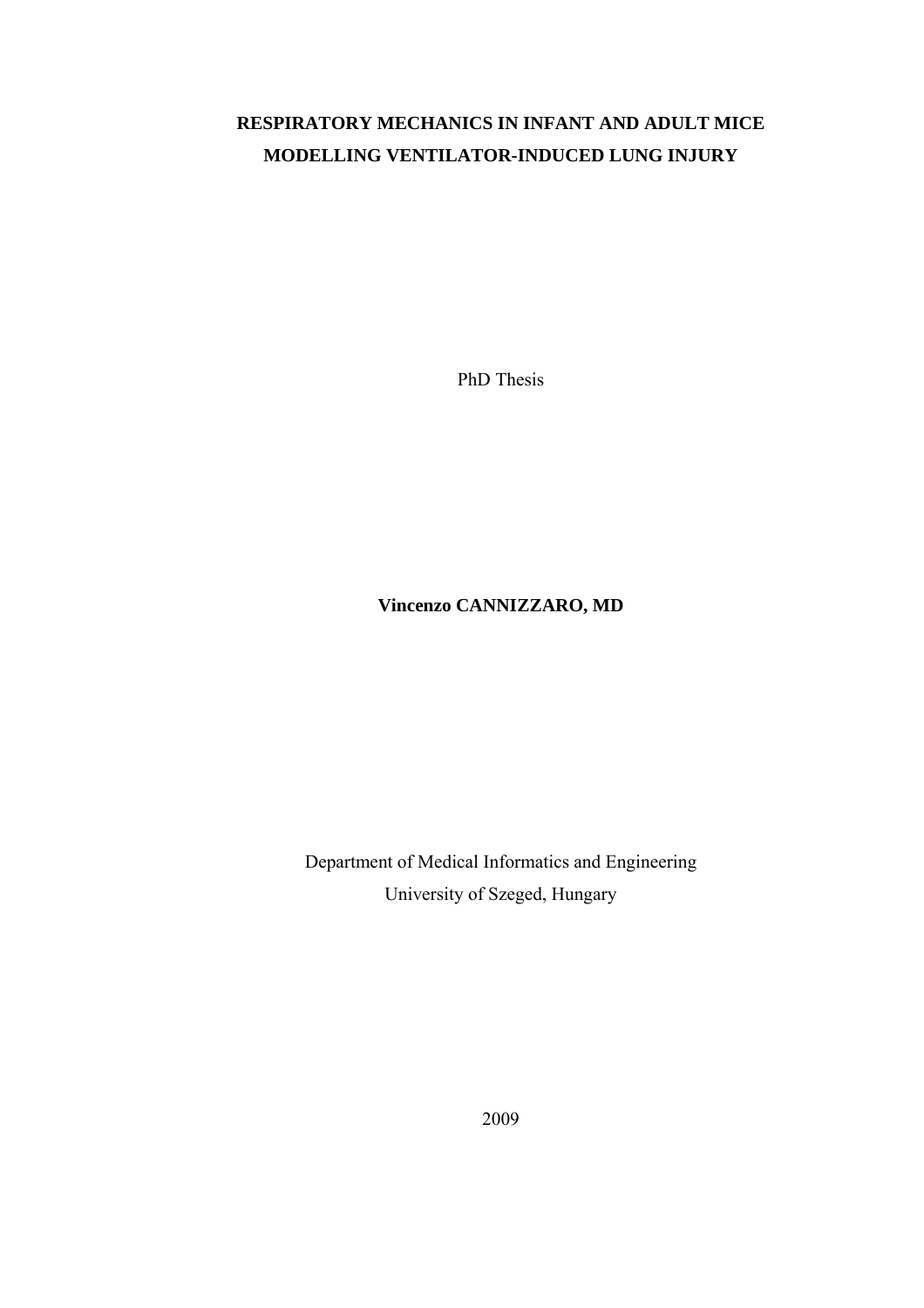### S**UMMARY**

Though critical in the management of patients with respiratory failure, mechanical ventilation has also the potential to aggravate or induce lung injury. This injury is referred to as ventilator-induced lung injury (VILI). To better understand different aspects and mechanisms involved in VILI age-specific animal models are desirable.

This thesis aimed at investigating determinants of VILI, namely high tidal volume  $(V_T)$ , positive end-expiratory pressure (PEEP), high oxygen concentrations, lung volume recruitment maneuvers (RM), and stress and strain-induced release of inflammatory mediators. Different ventilation strategies in infant and adult mice were compared in an interventional controlled manner. The following outcome variables were assessed: a) respiratory system impedance, b) thoracic gas volume, c) pressurevolume curves, d) inflammatory response, and e) histology. While high- $V_T$  ventilation produced lung injury in infant mice presumably via overdistension and loss of lung volume, high oxygen concentrations had no impact on respiratory system mechanics in either age group. In adult mice frequent application of substantial RMs on top of elevated PEEP levels produced stable lung mechanics without signs of lung injury.

 These findings underline the need for age-specific small animal models and require that specification of ventilator settings are reported in all studies investigating effects of mechanical ventilation in mice.

## *List of papers included in the thesis:*

**1. Cannizzaro V**, Zosky GR, Hantos Z, Turner DJ, Sly PD. High tidal volume ventilation in infant mice. *Respir Physiol Neurobiol* 2008; 162: 93-9.

**2. Cannizzaro V**, Berry LJ, Zosky GR, Turner DJ, Hantos Z, Sly PD. Impact of supplemental oxygen in mechanically ventilated adult and infant mice. *Respir Physiol Neurobiol* 2009; 165: 61-6.

**3. Cannizzaro V**, Berry LJ, Nicholls PK, Zosky GR, Turner DJ, Hantos Z, Sly PD. Lung volume recruitment maneuvers and respiratory system mechanics in mechanically ventilated mice. *Respir Physiol Neurobiol* 2009; 169: 243-51.

## *Paper related to the subject of this thesis:*

**4.** Zosky GR, Janosi TZ, Adamicza A, Bozanich EM, **Cannizzaro V**, Larcombe AN, Turner DJ, Sly PD, Hantos Z. [The bimodal quasi-static and dynamic elastance of the](http://www.ncbi.nlm.nih.gov/pubmed/18556435?ordinalpos=4&itool=EntrezSystem2.PEntrez.Pubmed.Pubmed_ResultsPanel.Pubmed_DefaultReportPanel.Pubmed_RVDocSum)  [murine lung.](http://www.ncbi.nlm.nih.gov/pubmed/18556435?ordinalpos=4&itool=EntrezSystem2.PEntrez.Pubmed.Pubmed_ResultsPanel.Pubmed_DefaultReportPanel.Pubmed_RVDocSum) *J Appl Physiol* 2008; 105: 685-92.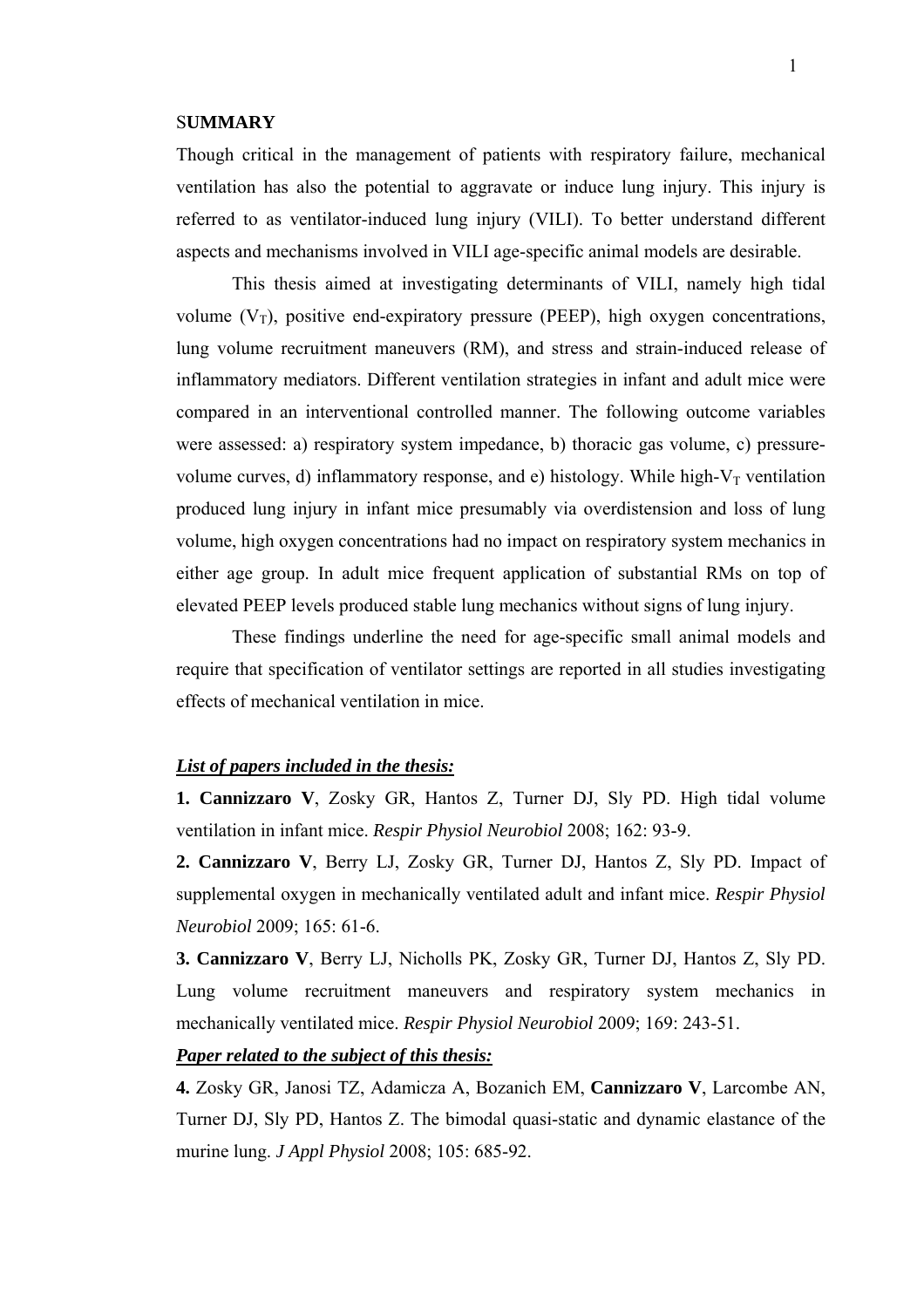#### **INTRODUCTION**

### **Ventilator-induced lung injury (VILI)**

Clinical and experimental studies have demonstrated that artificial ventilation can promote lung injury. As a result, research on the field of VILI has led to 'protective' ventilation strategies, which comprise the application of low tidal volumes  $(V_T)$ , limitation of peak pressures, and adequate setting of positive end-expiratory pressures (PEEP). This approach is supposed to minimize the adverse influences involved in VILI, including overdistension of alveolar units, repeated opening and closing of peripheral lung units resulting in shear stress at the interface between aerated and nonaerated airspaces, and damage due to release of inflammatory mediators.

### **VILI in age-specific animal models**

The potential harm of mechanical ventilation is magnified in infants because of a more compliant chest wall with greater risk of volutrauma, small lung volumes promoting atelectasis, and developing lung structures. Given the difficulties in performing mechanical ventilation studies in human infants, animal models have emerged as useful tools for studying VILI. Rodent models are widely used because of their availability and well-characterized respiratory mechanics. These models have provided important insights into the mechanisms of VILI, but have predominantly used adult animals with fewer studies in infants. Recent advances in techniques for measuring respiratory system mechanics in small animals have the potential to provide further insights for the specific age group of infants. Establishment and study of an infant mouse model of VILI is particularly promising because of the potential to use genetically altered mice in future studies that may allow more specific mechanisms to be explored. In terms of lung development 2-week-old mice can be compared to 2 year-old human infants.

### **Ventilation protocols in small animals – supplemental oxygen**

Supplemental oxygen is often used to improve survival during prolonged periods of ventilation. However, hyperoxia may release pro-inflammatory mediators, hasten atelectasis, and alter the function of the pulmonary surfactant system, both leading to a decrease in lung compliance. Hence, a high fraction of inspired oxygen  $(FI_{O_2})$  may impair lung mechanics, contribute to additional lung injury and confound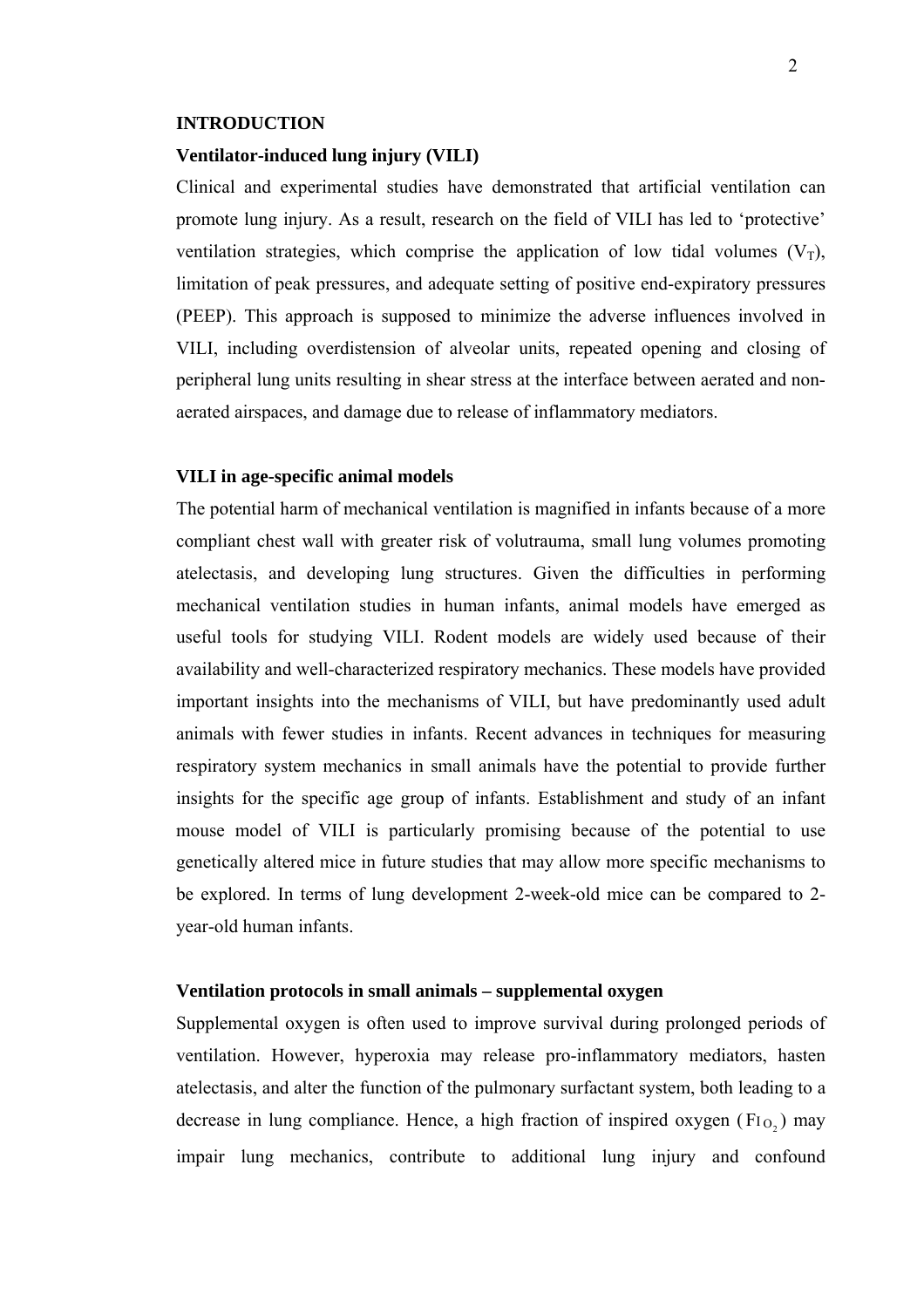interpretation of the main study design. Injurious mechanical ventilation, i.e. high  $V_T$ and low PEEP, and hyperoxia resulted in lung injury and increased inflammatory response in adult and infant rodents. However, it is not known how exposure to hyperoxia affects respiratory system mechanics during 'protective' mechanical ventilation with low- $V_T$  and PEEP.

### **Ventilation protocols in small animals – recruitment maneuvers (RM)**

Since ventilator settings have the potential to affect lung function,  $V_T$ , RR,  $F_{1O_2}$ , airway pressure levels, and inspiratory to expiratory time ratio are commonly reported in mechanical ventilation studies using rodent models to investigate lung diseases. However, only few experimental studies using mechanical ventilation protocols provide detailed information on application, frequency, and type of lung volume RM. Given that the mechanical properties of the respiratory system are specific to the lung volume at which their measurements are made and to the lung volume history, it is surprising that details of RMs are not always reported. In lung function studies conducted in murine models of respiratory diseases, RMs aim at establishing similar lung volume history and often precede baseline measurement of lung function. Generally, these RMs consist of a series of inflation maneuvers that are either volumeor pressure-controlled and do not include elevation of PEEP. Application of different types of RMs reflects different views on how to best recruit non-aerated lung units without producing lung injury.

#### **Aims and hypotheses of the present thesis**

### *Study 1: High tidal volume ventilation in infant mice*

The aim of this study was to investigate the effects of high- $V<sub>T</sub>$  ventilation in a novel *in vivo* infant mouse model for VILI. We hypothesized that high- $V_T$  ventilation without PEEP may cause the most significant changes in lung mechanical parameters and lung injury.

### *Study 2: Impact of oxygen in mechanically ventilated adult and infant mice*

Study 2 was undertaken to determine whether high oxygen concentrations alter respiratory system mechanics and inflammatory response, and whether this interaction differs between infant (2 week old) and adult (8 week old) rodents.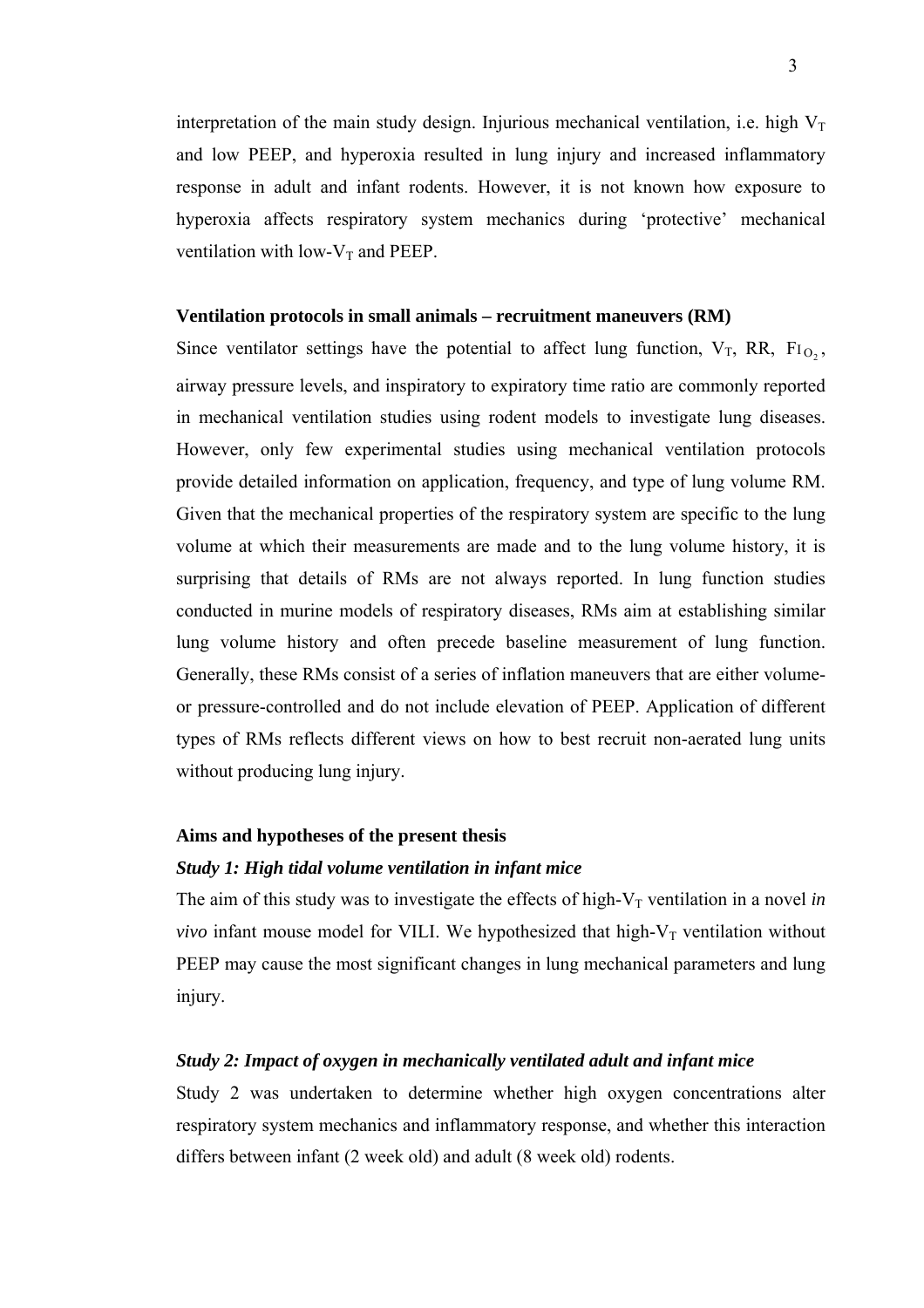# *Study 3: Lung volume recruitment maneuvers and respiratory system mechanics in mechanically ventilated mice*

The respective impacts of PEEP elevation, inflation maneuvers without PEEP elevation, and RMs (i.e. inflation maneuvers plus PEEP elevation) on lung function are not clear in mice. The aim of study 3 was to establish how these maneuvers affect respiratory system mechanics and whether they induce or exacerbate lung injury in mechanically ventilated mice. We hypothesized that frequent and large RMs provide stable respiratory system mechanics, but at the expense of lung injury.

### **METHODS**

## **Study animals and animal preparation**

Two and 8 week old female BALB/c mice were purchased from the Animal Resource Centre in Murdoch, Western Australia. The experimental procedures were approved by the Telethon Institute for Child Health Research Animal Experimentation and Ethics Committee and conform to the guidelines of the National Health and Medical Research Council of Australia. After inducing surgical level of anaesthesia, a tracheotomy was performed and a 10 mm long polyethylene cannula (ID: 0.86 mm) or a metal cannula (21-gauge) for 8 and 2 week old mice, respectively, was inserted and secured with suture. Mice were then connected to a computer-controlled ventilator (*flexiVent,* Scireq, Montreal, Canada).

# **Measurement of lung volume and respiratory system mechanics via whole body plethysmography and wave-tube technique, respectively (Study 1)**

After lung volume history standardisation, baseline measurements of end-expiratory lung volume (EELV) and respiratory system impedance  $(Z_{rs})$  were taken. EELV was measured using the whole-body plethysmographic technique based on Boyle's law. Briefly, the airway was occluded at 0 cmH<sub>2</sub>O transrespiratory pressure  $(P_{rs})$  and breathing efforts were induced using electrical stimulation of the intercostal muscles. Zrs was measured using the miniature wave-tube version of the low-frequency forced oscillation technique (FOT). A pseudorandom oscillatory signal ranging from 4 to 38 Hz was delivered by a loudspeaker-in-box system to the tracheal cannula via a wavetube at  $P_{rs} = 0$  cmH<sub>2</sub>O, and  $Z_{rs}$  was measured as the load impedance on the wave-tube. The constant-phase model was then fitted to the resulting  $Z_{rs}$ , allowing the estimation of airway resistance  $(R_{aw})$  and inertance  $(I_{aw})$ , and the coefficients of tissue damping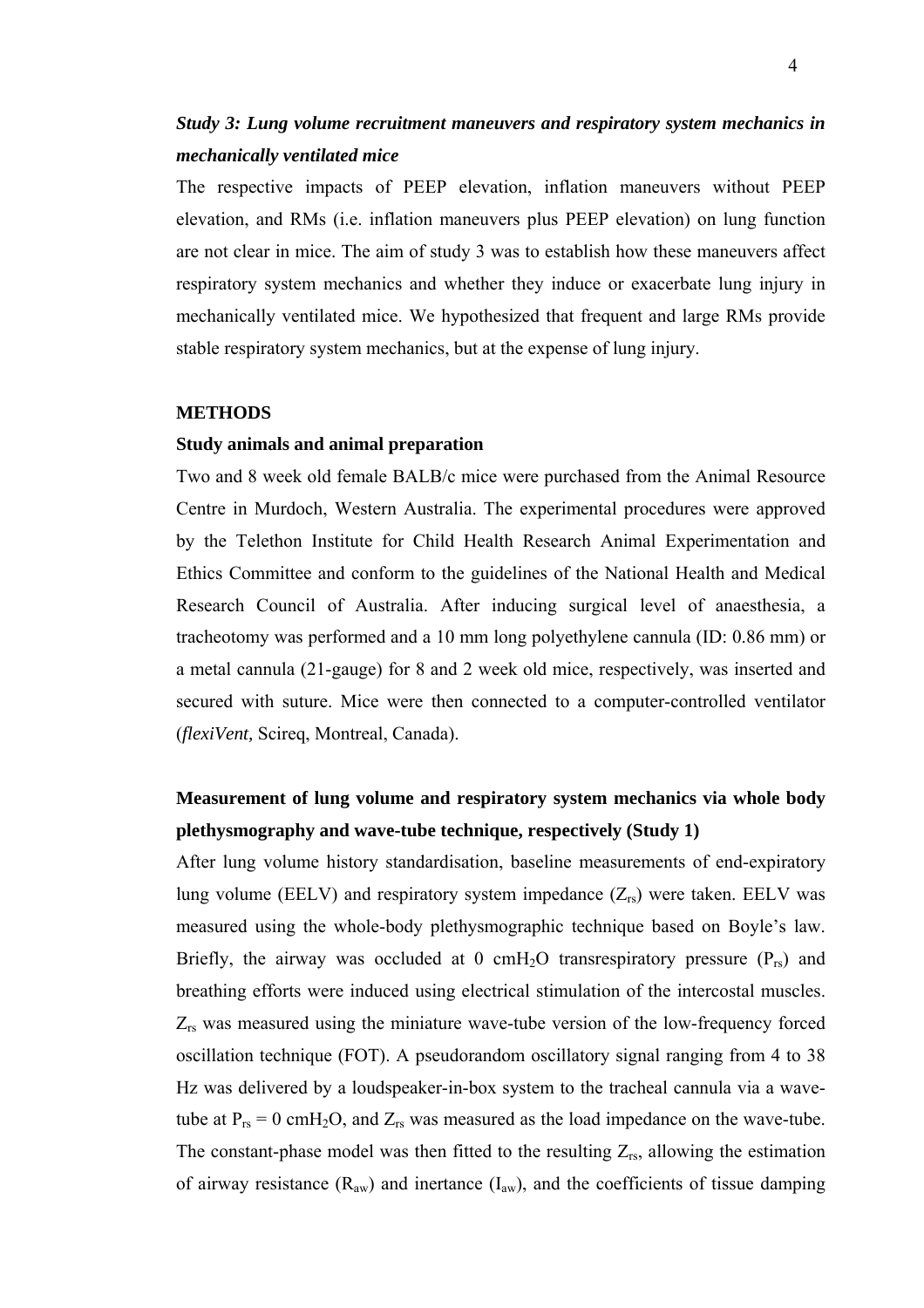(G) and elastance (H):  $Z_{rs} = R_{aw} + j\omega I_{aw} + (G-jH)/\omega^{\alpha}$ : where  $\alpha = (2/\pi) \tan^{-1}(H/G)$ , j is the imaginary unit, and  $\omega$  is angular frequency. Values of R<sub>aw</sub> and I<sub>aw</sub> were corrected for the resistance and inertance, respectively, of the tracheal cannula. After the subtraction of the impedance of the tracheal cannula the values of  $I_{aw}$  became insignificantly low and hence not reported.

# **Measurement of respiratory system mechanics with** *flexiVent*® **(Studies 2 and 3)**

Following lung volume history standardisation, baseline measurement of  $Z_{rs}$  was performed using the low-frequency FOT provided by the *flexiVent®* system. In study 2, Zrs was obtained during a 16 s pause from mechanical ventilation during which a broadband signal of 19 mutually prime frequencies from 0.25 to 20 Hz was applied to the airway opening of the mouse. In study 3,  $Z_{rs}$  was obtained by a 4-s oscillation signal of 13 mutually prime frequencies from 1.0 to 20.5 Hz. During  $Z_{rs}$  measurement PEEP level remained unchanged at the pre-measurement level. The resulting input impedance data were analysed using the constant-phase model, which allows distinction between central and peripheral respiratory mechanics.  $R_{aw}$ , G, and H were determined by fitting the model to the  $Z_{rs}$  data.

### **Study designs and experimental protocols**

### *Study 1: High tidal volume ventilation in infant mice*

After baseline measurements, mice were randomized to receive: (1) high  $V_T$  with zero end-expiratory pressure (HVZ):  $RR = 150/min$ ,  $V<sub>T</sub>$  of 20 mL/kg, no sighs (n=12), (2) high  $V_T$  with PEEP (HVP): RR = 150/min,  $V_T$  of 20 mL/kg, PEEP of 3 cmH<sub>2</sub>O, and no sighs (n=12), and (3) low-V<sub>T</sub> with PEEP (LVP): RR = 360/min, V<sub>T</sub> of 8 mL/kg, PEEP of 3 cmH<sub>2</sub>O, and 2 sighs of 20 mL/kg which did not exceed 20 cmH<sub>2</sub>O inspiratory peak pressure, applied shortly after and 5 min before each measurement of respiratory mechanics (n=12). Mice were ventilated for 60 min with measurements of EELV and  $Z_{rs}$  at baseline and every 10 min. Ventilation frequencies in each strategy were matched for minute ventilation.

### *Study 2: Impact of oxygen in mechanically ventilated adult and infant mice*

Adult mice were ventilated with room air at a  $RR = 300/min$ , PEEP of 3 cmH<sub>2</sub>O, and  $V<sub>T</sub>$  of 7 mL/kg. Infant mice were ventilated with room air, RR of 240/min, PEEP of 3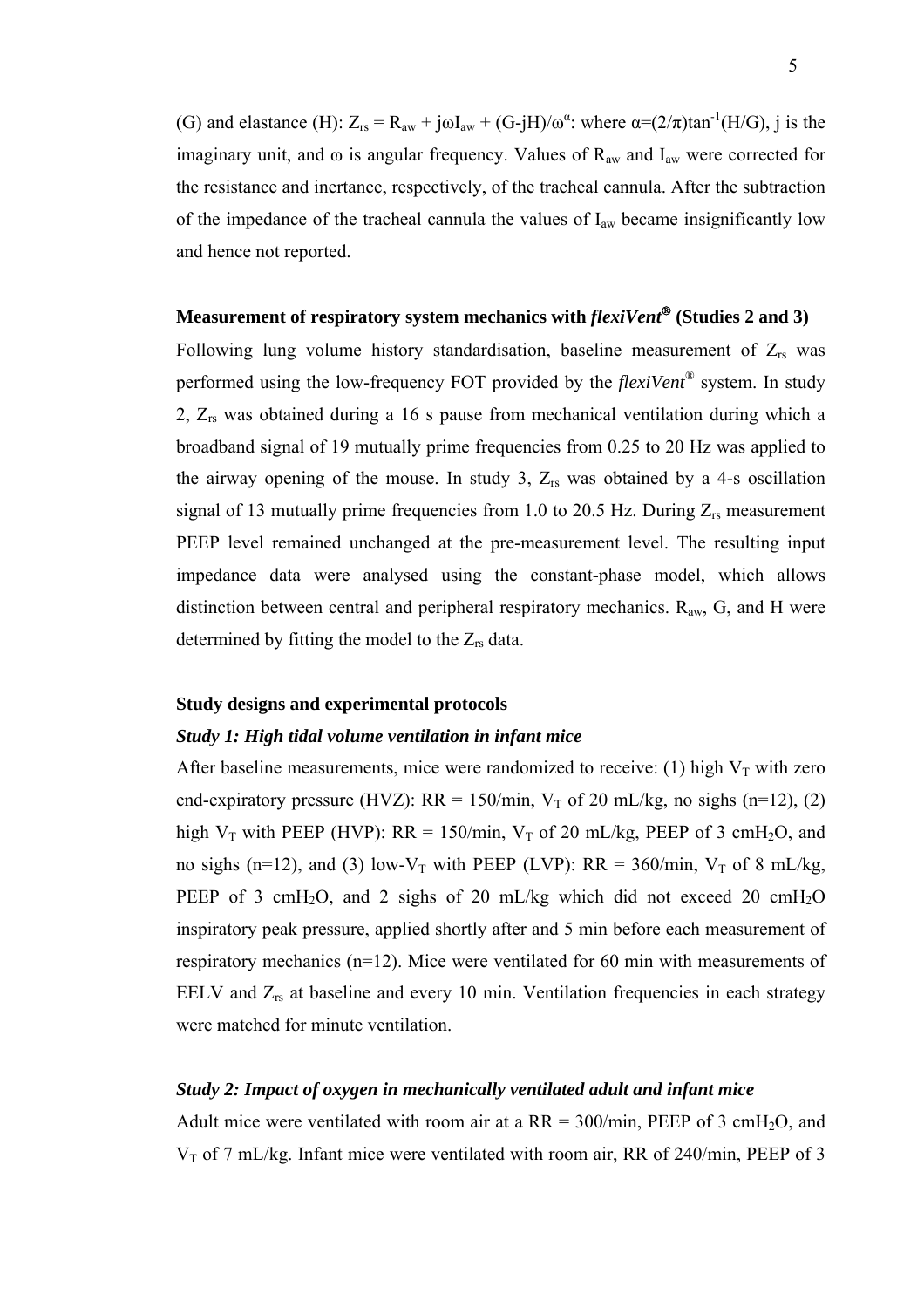cmH<sub>2</sub>O, and  $V_T$  of 9 mL/kg. Minute ventilation was similar in both age groups and high enough to ensure that mice remained apneic during lung function measurements. After baseline measurement, mice were assigned to: (1)  $F_{10_2} = 0.21$  (controls), (2)  $\text{Fi}_{\text{O}_2}$ =0.3, (3)  $\text{Fi}_{\text{O}_2}$ =0.6, and (4)  $\text{Fi}_{\text{O}_2}$ =1.0; n = 8 mice per group. Mice were ventilated for 120 min. Moderate RMs, designed to prevent extensive atelectasis were delivered shortly after and 5 min before each  $Z_{rs}$  measurement. The RM was pressure-limited and lasted 6 s, partitioned into 3 s ramp duration and 3 s hold at 20 cmH<sub>2</sub>O, followed by passive deflation to a PEEP of  $3 \text{ cm}H_2O$ .

# *Study 3: Lung volume recruitment maneuvers and respiratory system mechanics in mechanically ventilated adult mice*

Lung volume recruitment was achieved by a combination of changes in PEEP level  $(i.e. 2 and 6 cmH<sub>2</sub>O)$  and application of inflation maneuvers  $(IM)$  at different time points (i.e. every 5 or 75 min) during the 150-min protocol. IMs were delivered either in a volume-controlled manner without pressure limit (20 mL/kg or 40 mL/kg) or in a pressure-controlled mode  $(25 \text{ cmH}_2\text{O})$ . The IMs consisted of a 3-s ramp duration to reach preset volume or plateau pressure and a 3-s hold followed by passive deflation to the predefined PEEP level. Animals (n=7 mice/group) were allocated as follows: six groups (1a-6a) received different IMs while the PEEP level was unchanged at 2 cmH<sub>2</sub>O: 20 mL/kg every 5 min (Group 1a) or every 75 min (Group 2a), 40 mL/kg every 5 min (Group 3a) or every 75 min (Group 4a), and IMs to 25 cmH<sub>2</sub>O every 5 min (Group 5a) or every 75 min (Group 6a). In another six groups (1b-6b) PEEP was increased from 2 to 6 cmH<sub>2</sub>O shortly before application of the first IM and then remained at 6 cmH<sub>2</sub>O throughout the study: 20 mL/kg every 5 min (Group 1b) or every 75 min (Group 2b), 40 mL/kg every 5 min (Group 3b) or every 75 min (Group 4b), and IMs to 25 cmH<sub>2</sub>O every 5 min (Group 5b) or every 75 min (Group 6b). Two additional groups were ventilated at a PEEP of 2 cmH<sub>2</sub>O (Group 7a) or 6 cmH<sub>2</sub>O (Group 7b) without any application of IMs. In the latter group (Group 7b) PEEP was increased from 2 to 6 cmH<sub>2</sub>O shortly after the first baseline measurement.

Zrs measurements were performed every 15 min and included pre- and post-IM measurements for the study groups 1a-6a and 1b-6b. Heart rate and transcutaneous oxygen saturation were monitored via a small animal pulse oximeter (Mouse $Ox^{TM}$ , STARR Life Sciences Corporation<sup>TM</sup>, Oakmont PA, USA).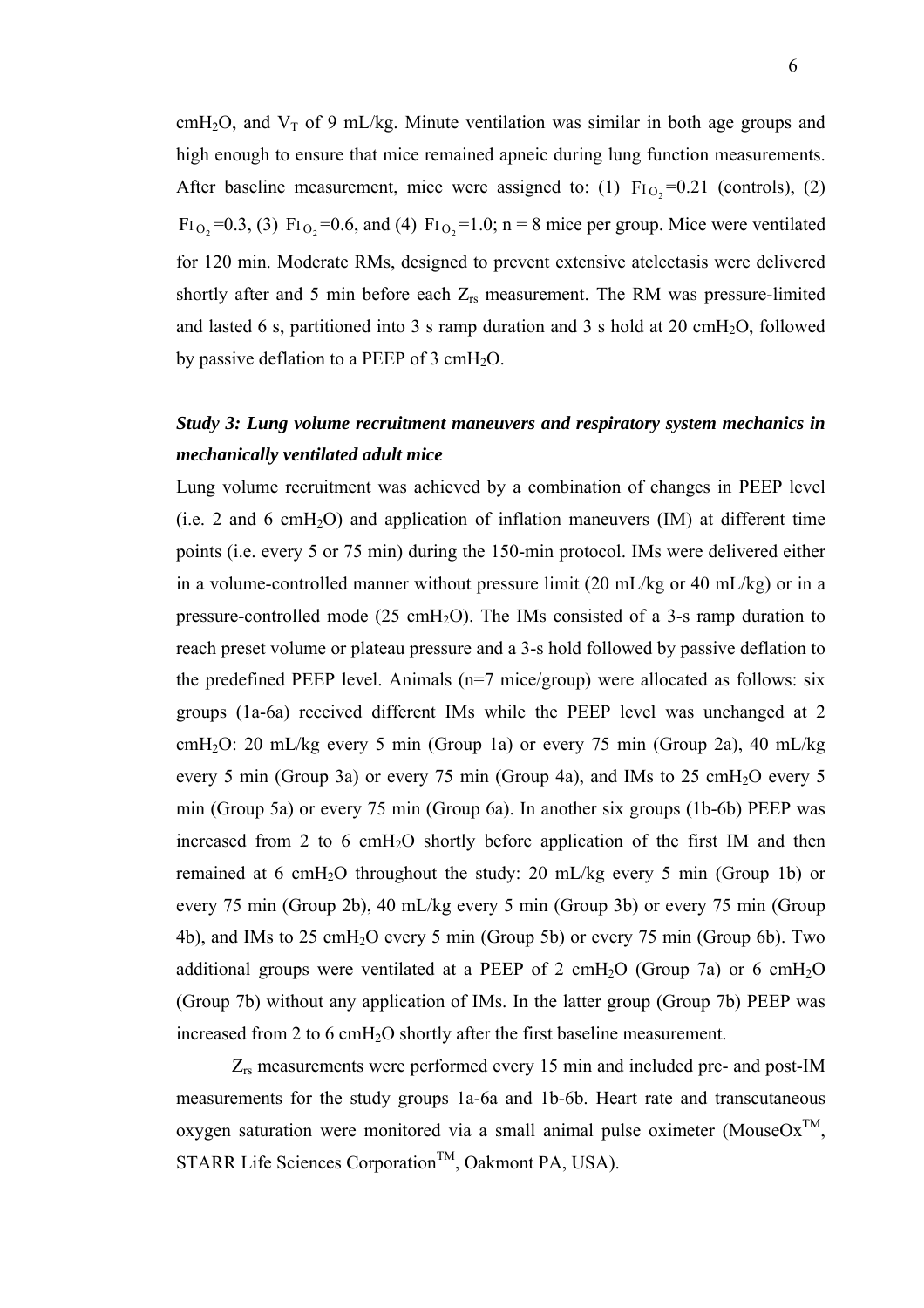### **Sampling and processing of blood and bronchoalveolar lavage fluid (BALF)**

Blood, obtained by cardiac puncture at the end of the study, was allowed to clot, centrifuged, and serum frozen for later analyses of interleukin-6 (IL-6) and macrophage inflammatory protein-2 (MIP-2). Then, lungs were lavaged with 0.9% saline solution via tracheostomy. BALF was centrifuged and supernatant collected and frozen for later analysis of IL-6, MIP-2, tumor necrosis factor α (TNF-α), interleukin-1β (IL-1β), and total protein. The cell pellet was resuspended in phosphate buffered saline and an aliquot was stained with Trypan blue to obtain a total cell count using a haemocytometer. A second aliquot was centrifuged onto a slide and stained with Leishmann's to obtain a differential cell count using light microscopy by counting 300 cells from each slide. Cytokine and total protein concentrations were measured by using ELISA and a colorimetric protein assay, respectively.

# **Analysis of lung tissue by morphology and morphometry (Study 3)**

Inflammatory cells were counted by blindly selecting ten fields at x100 from each section. In each of these ten fields, the number of erythrocytes, alveolar macrophages, alveolar neutrophils, and septal neutrophils was counted. To determine the degree of lung inflation by morphometry, ten fields from each lung section were blindly selected and digitally captured under the x40 objective. A 100-point grid was superimposed over each image, and the number of grid intersection points that coincided with an alveolar wall was determined. For each animal, the sum of the grid counts over the ten digitized images was taken as the relative inflation score.

# **RESULTS**

### **Study 1: High tidal volume ventilation in infant mice**

End-expiratory lung volume (EELV) in both the HVP and LVP groups did not change throughout the ventilation period. In contrast, the HVZ group showed a significant reduction in EELV after 20 min of ventilation, which was sustained for the duration of the study period and approximated to a volume loss of one third.

A significant increase in  $R_{aw}$  was found in the HVZ group whereas  $R_{aw}$ significantly dropped after 10 min in the HVP group and remained unchanged until the end of the experiment. G and H increased significantly after 10 min in the HVZ group and by 20 min for the HVP and LVP groups when compared with their respective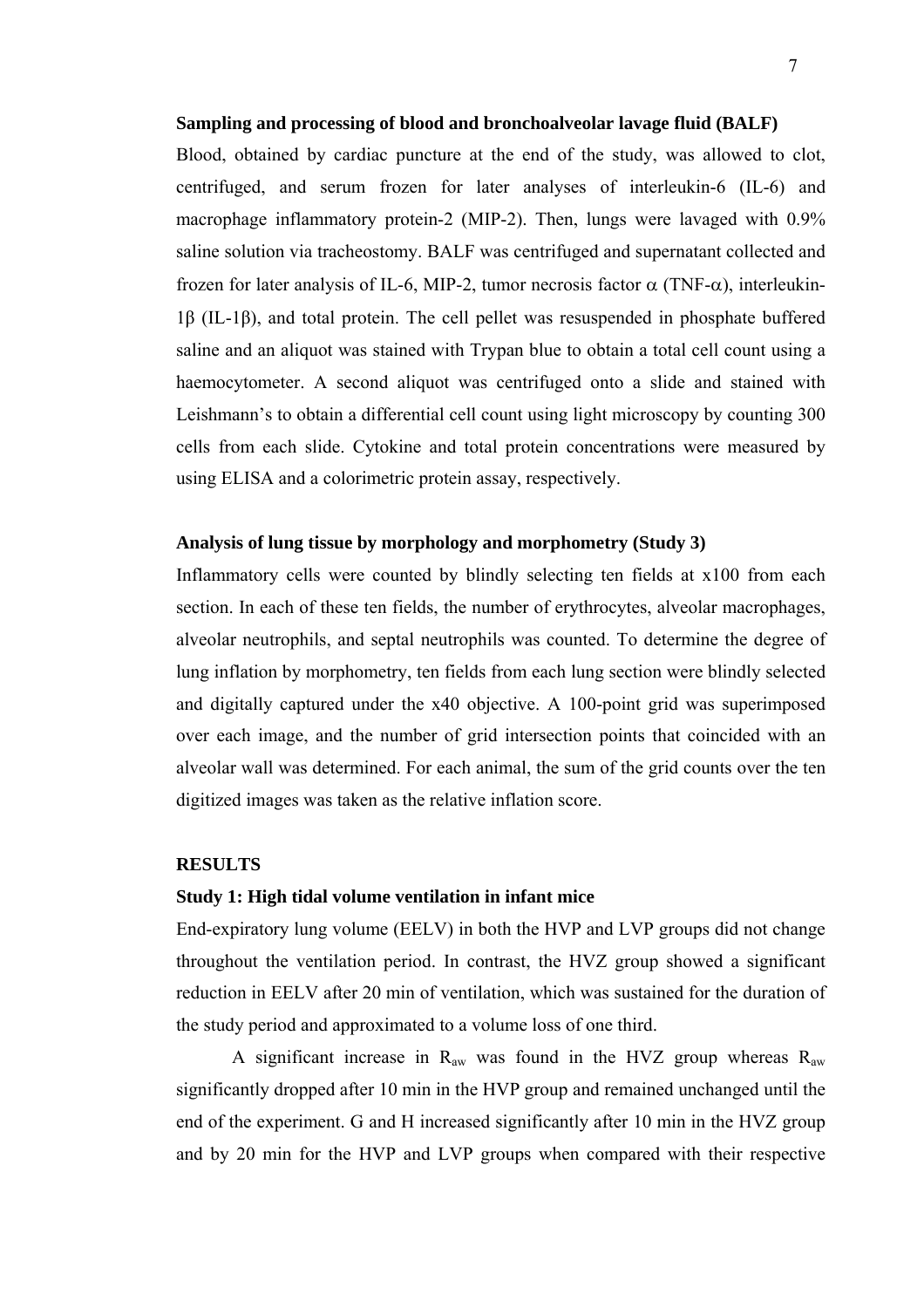baselines. At the end of the study G and H in the HVZ group increased by 86% and 148%, respectively, which was significantly greater than in the HVP (38% and 56%, respectively) and LVP groups (62% and 88%, respectively).

After switching to the allocated ventilation pattern peak airway opening pressure (Pao) levels of the LVP, HVP and HVZ groups increased to 11.8, 16.9, and 13.3 cmH<sub>2</sub>O, respectively. Thereafter,  $P_{ao}$  values of the study groups with PEEP (LVP) and HVP) rose to 14.4 and 20.2 cmH<sub>2</sub>O, respectively, whereas peak  $P_{ao}$  in the HVZ group increased to  $20.6 \text{ cm}H_2O$  by the end of the experiment. Periodically applied sighs in the LVP group were below  $P_{ao}$  levels of 20 cmH<sub>2</sub>O.

There was no difference between any of the ventilation groups and the nonventilated controls for total cells and differential cell counts obtained from the BALF. Similarly, we found no significant differences in levels of IL-6 in BALF ( $p = 0.09$ ). In contrast, there was a significant increase in total protein levels of mice ventilated with the HVP strategy compared to all other groups. The level of IL-1ß was below the range of detection for control and ventilated mice. The serum concentration of IL-6 was significantly higher in the HVZ group when compared with all other groups.

### **Study 2: Impact of oxygen in mechanically ventilated adult and infant mice**

Baseline measurements for  $R_{aw}$ , G, and H were not different between  $Fi_{O_2}$  groups in adult and infant mice. We found no difference in  $R_{aw}$ , G, and H between  $F_{1Q_2}$  groups after 120 min of ventilation in both age groups. When compared with baseline values, changes in Raw were small and considered to be physiologically insignificant, whereas G and H significantly increased after 30 and 10 min, respectively. At the end of the study G increased on average by 27 and 29% while H increased by 49 and 41% in 8 and 2 week old mice, respectively. We found no difference in total and differential cell counts obtained from the BALF between  $Fi_{O_2}$  groups in both age groups (p > 0.41 in all cases). There also was no significant difference between oxygen concentrations in both age groups for IL-6, MIP-2, and total protein concentrations.

# **Study 3: Lung volume recruitment maneuvers and respiratory system mechanics in mechanically ventilated mice**

At baseline no differences were found for  $R_{aw}$ , G, H, and peak  $P_{ao}$  levels between study groups (p>0.49 in all cases).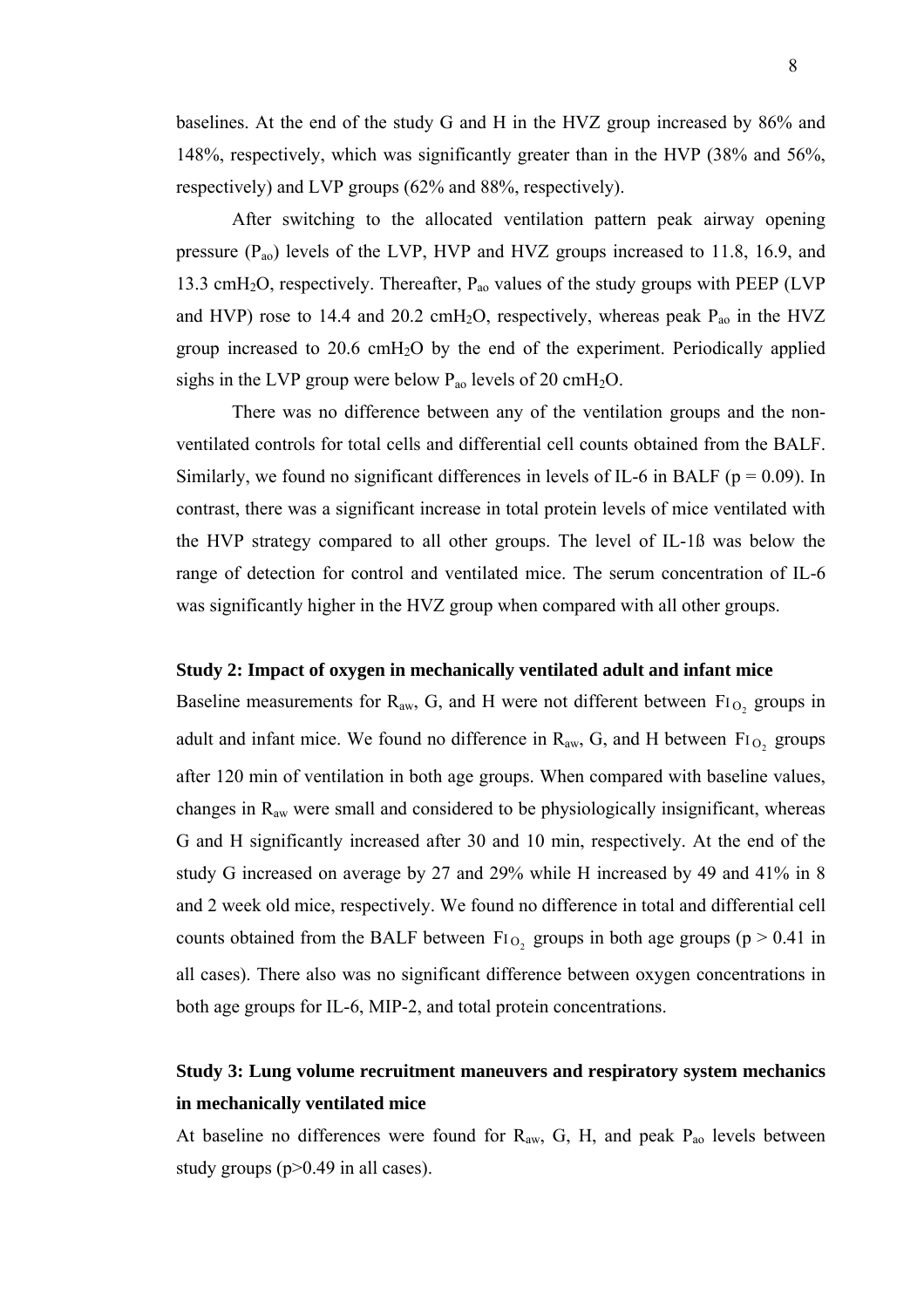### *Raw, G and H after lung volume recruitment at PEEP level of 2 cmH2O*

Compared with baseline values  $R_{aw}$  statistically significantly increased at 150 min in the control group. IMs with 20 mL/kg resulted in steady  $R_{aw}$  values (p>0.17 in both cases) while frequent (i.e. every 5 min) application of IMs to 25 cmH<sub>2</sub>O or with 40 mL/kg produced a physiologically unimportant decrease in  $R_{aw}$  over time. At the end of the protocol we found small but statistically significantly higher  $R_{aw}$  in controls when compared to groups receiving pressure controlled IMs or IMs of 40 mL/kg. G steadily and significantly increased from baseline to the time points 75 and 150 min in controls and study groups receiving IMs of 20 mL/kg. Application of more substantial and frequent IMs  $(25 \text{ cm}H_2O \text{ and } 40 \text{ mL/kg})$  resulted in stable G values. Similarly, to significantly decrease the steady rise of G in groups receiving intermittent IMs, large IMs were necessary. A general pattern of progressive increase in H over time can be seen in all groups apart from those given large IMs  $(40 \text{ mL/kg or } 25 \text{ cmH}_2\text{O})$  every 5 min. Where a single IM was given every 75 min, an abrupt decrease in H was seen; however H subsequently increased along the same trajectory.

# *Raw, G and H after lung volume recruitment with PEEP level of 6 cmH2O*

When PEEP was increased from 2 to 6 cmH<sub>2</sub>O  $R_{aw}$  decreased in all groups, regardless of the timing of the increase in PEEP. From the time point 15 min on,  $R_{aw}$  statistically significantly rose in the control group with 6 cmH<sub>2</sub>O PEEP. Frequent IMs with 20 mL/kg and 40 mL/kg produced a physiologically unimportant rise and fall, respectively, in  $R_{aw}$ . After 150 min  $R_{aw}$  values of controls were significantly higher when compared to all other groups, except for infrequent IMs with 20 mL/kg ( $p=0.08$ ). In the control group G steadily and significantly increased until the end of the protocol. After the time point 15 min, irrespective of the magnitude, frequent application of IMs produced stable G values. When a sporadic IM was given every 75 min, large IMs (40 mL/kg) were required to significantly decrease G values. IMs given every 5 min on top of a PEEP of 6 produced a stable H over the ventilation period, regardless of the type of magnitude of the IM. Less frequent IMs were associated with a progressive increase in H up until the time the IM was applied; with a subsequent increase in H following a similar trajectory.

## *Pressure-volume relation during the 3-s ramp inflation*

Delayed application of the first RM at the time point 75 min resulted in lower values of inflation volume at a given Pao when compared with early application of RMs. Irrespective of the time point of first RM application and the PEEP level, inflation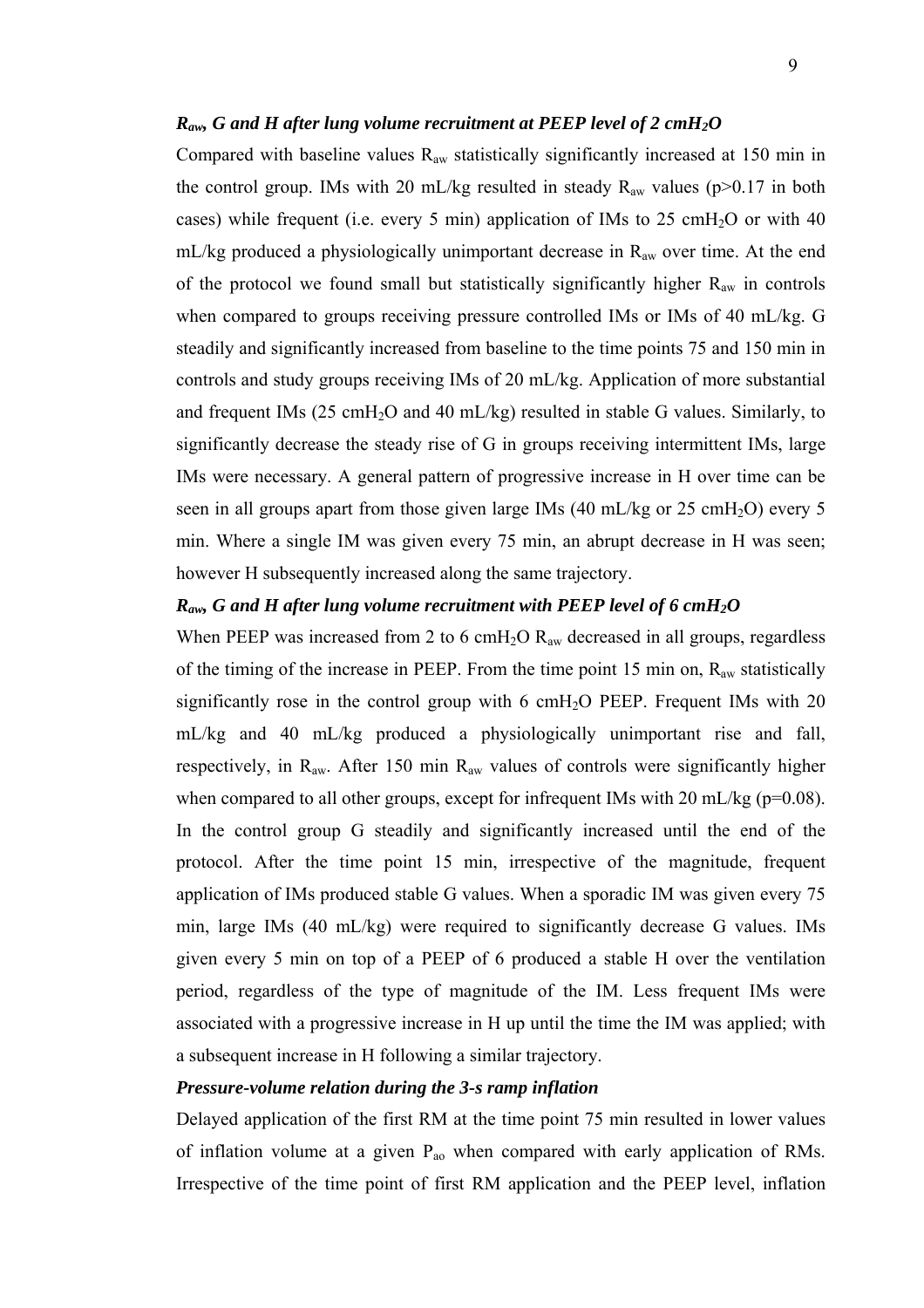above  $\sim$ 25 cmH<sub>2</sub>O was followed by another steep rise of the inflation limb without signs of flattening up to a peak  $P_{ao}$  of 35 cmH<sub>2</sub>O.

### *Heart rate and transcutaneous oxygen saturation*

No differences were found between study groups at baseline and at the time points 75 and 150 min (p>0.13 in all cases). Over time heart rate significantly decreased when compared to baseline values.

# *Cell counts, total protein and cytokines concentrations in BALF*

BALF analysis for cell counts, cytokines, and protein concentrations produced no significant difference between groups (p>0.10 in all cases).

# *Analysis of lung tissues by morphology and morphometry*

Differences between numbers of alveolar macrophages and erythrocytes, and alveolar and septal neutrophils, as well as lung inflation scores were not significant (p>0.40 in all cases).

## **DISCUSSION**

### **Major findings emerging from this thesis**

First, alterations of respiratory system mechanics during artificial ventilation without PEEP can be attributed to loss of lung volume. Second, application of PEEP during short-term high- $V_T$  ventilation prevents atelectasis but induces lung injury in infant mice. Third, short-term exposure to levels of oxygen up to 100% does not increase changes in respiratory system mechanics induced by mechanical ventilation. Fourth, frequent application of substantial IM on top of elevated PEEP levels results in stable respiratory system mechanics without causing lung injury after short-term ventilation with low  $V_T$ . Lastly, both an increase in PEEP (without use of IMs) and application of IMs resulting in peak  $P_{ao}$  below 25 cmH<sub>2</sub>O are insufficient to prevent or reverse increases in  $R_{aw}$ , G, and H during low- $V_T$  ventilation.

### **Forced oscillation technique and estimates of respiratory system mechanics**

Assessment of respiratory system mechanics is essential because of the potential to gain insight into development and mechanisms involved in VILI. The dynamic measurement of respiratory system mechanics via application of forced oscillations provides information about resistive and elastic properties of the respiratory system. Impedance data generated by the low-frequency FOT has best been described by the constant-phase model. Parameters estimated from model fitting include Newtonian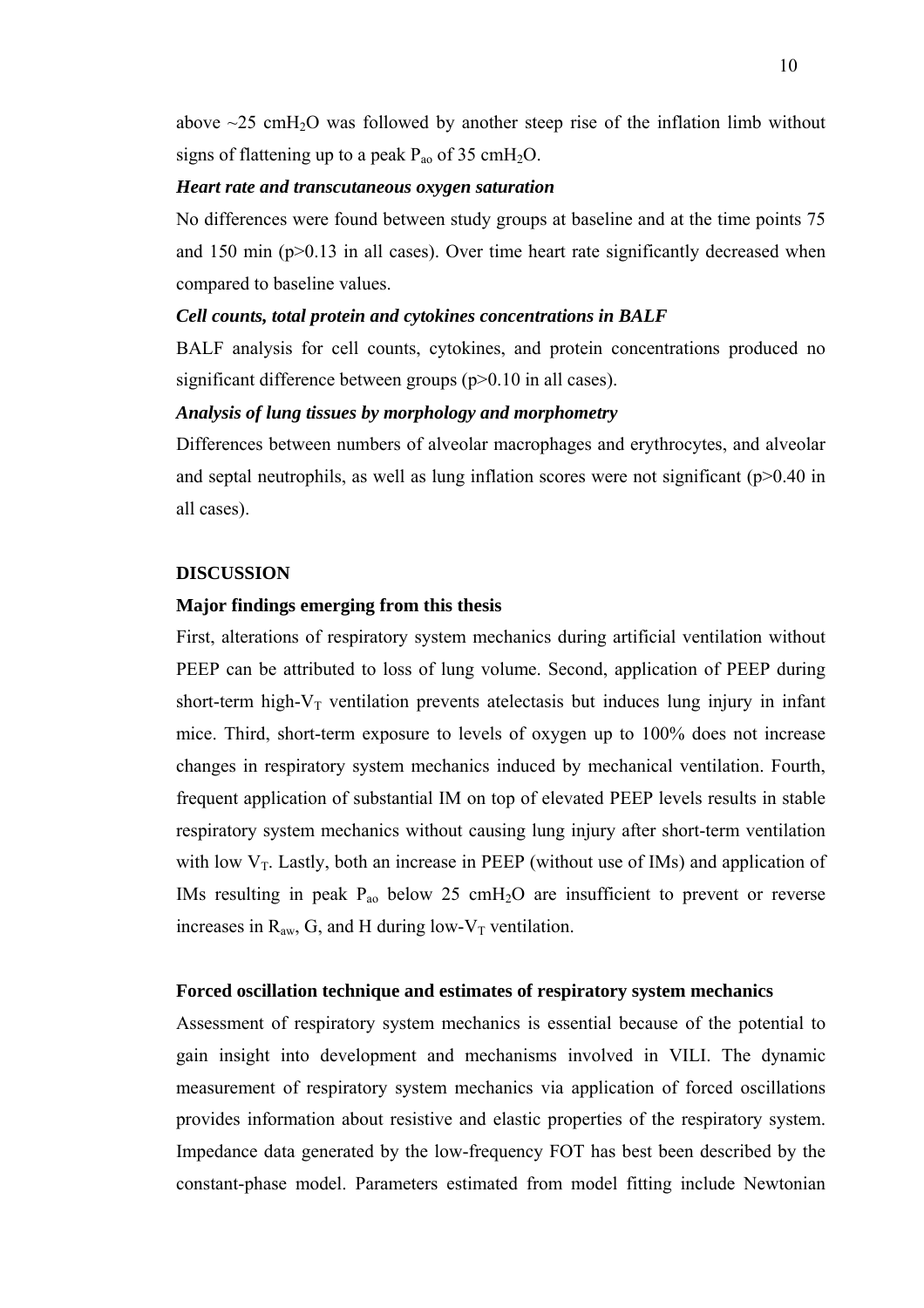resistance  $(R_N)$ , G, and H. In species with relatively low chest wall impedance, such as mice,  $R_N$  is essentially equal to  $R_{aw}$  and basically reflects a change in central airway calibre, whereas G and H can be considered as parenchymal parameters and characterize dissipative and elastic properties, respectively, of the respiratory system. A proportionate increase of G and H results from lung volume derecruitment, while a disproportionate, i.e. higher rise in G compared to H reflects an increase in regional heterogeneity. Hence, the parameters obtained from low-frequency  $Z_{rs}$  data allow one to differentiate changes in airway diameter from changes related to loss of lung volume or regional ventilation heterogeneities.

### **Assessment of inflammatory response**

The relevance of cytokine production in the context of VILI has been challenged. This is not surprising since several factors such as species, pre-treatment, and ventilation strategy influence duration and outcome of experiments. Furthermore, it is evident that short-lived and clinically relevant, that is less extreme, animal study protocols using primary healthy lungs will not cause massive cytokine and protein production. Nonetheless, more recent studies provide evidence that cytokines are important mediators in the development of VILI.

### **High tidal volume ventilation in infant mice (Study 1)**

Based on adult rodent data we hypothesized that a HVZ strategy would cause lung injury and significant changes in lung mechanics. Our data only partially support this hypothesis. HVZ caused the fastest and steepest rise in G and H. The proportionate increase in G and H in the HVZ group is indicative of a peripheral process, namely atelectasis. Application of PEEP in the HVP and LVP groups prevented loss of lung volume. Periodic delivery of mild RMs with  $V_T$  of 20 mL/kg in the LVP group resulted in a pronounced increase of G and H without signs of lung injury.

In adult mice high- $V_T$  ventilation with or without PEEP produced no change in  $R_{aw}$ , G, and H after 60 min, whereas infant mice showed an increase in  $R_{aw}$  with HVZ and a decrease with HVP and an elevation in G and H after ventilation with both HVZ and HVP. Apart from developmental and structural differences between lungs of infant and adult mice we cannot exclude that differences in mouse strain, lung volume history standardization, RR, and slightly higher  $V_T$  may have caused more alveolar recruitment in adult mice and hence different patterns of  $R_{aw}$ , G, and H.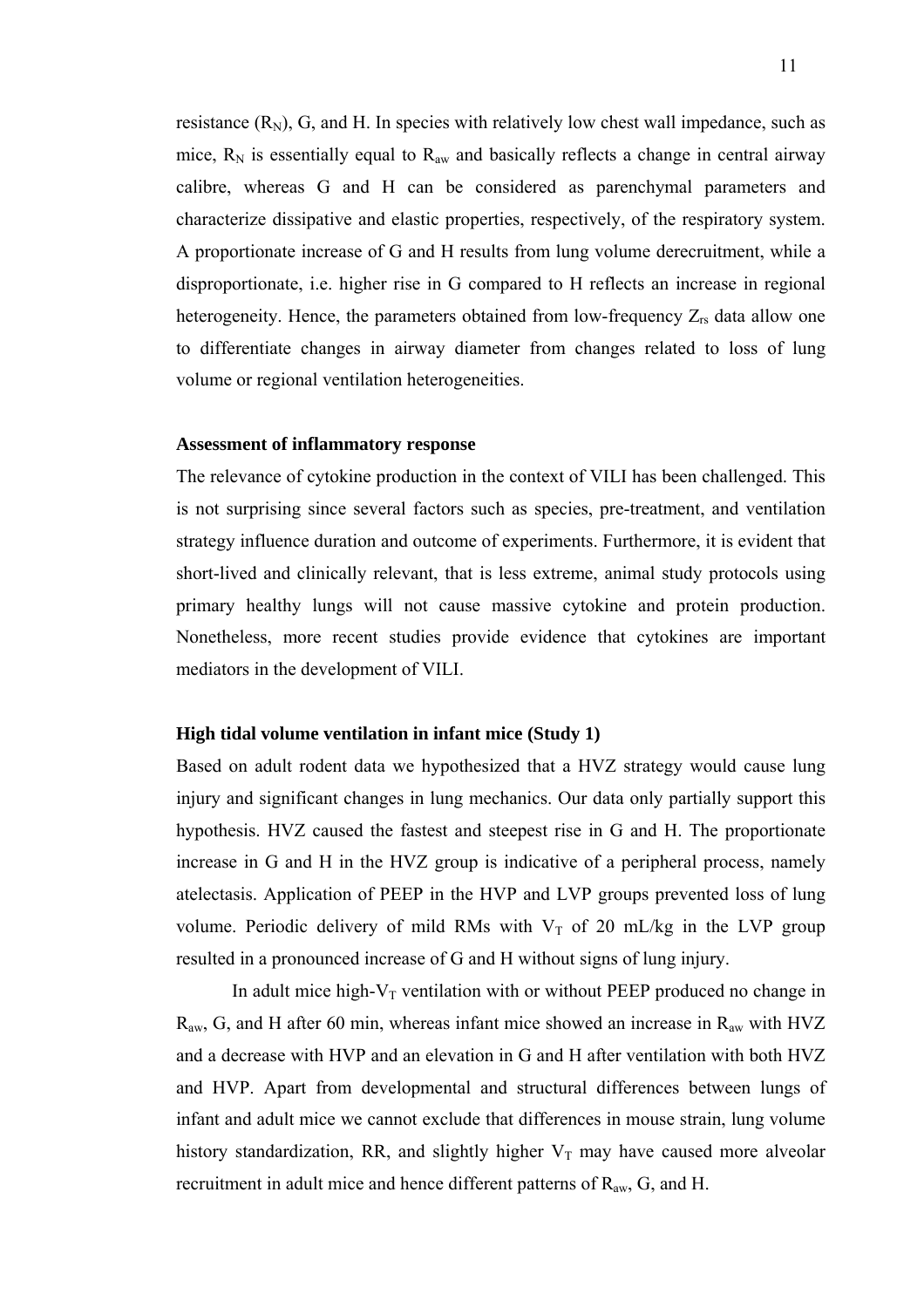Experimental studies with infant rats exposed to extremely high  $V_T$  ventilation and low PEEP found that total lung compliance assessed by constructed static pressure-volume curves was not even altered after 90 min of ventilation with peak pressures of 30 cmH2O. Clearly, this is in contrast to our findings in infant mice ventilated with both the HVZ and HVP strategy. A comparison of the effects of high- $V<sub>T</sub>$  ventilation between infant mice and rats is difficult and may be biased by different ventilation modes and lung function techniques used. However, infant mice and rats produce a different pattern of respiratory system mechanics and inflammation and lung injury when compared with adult rodents after artificial ventilation.

# *Inflammatory response and lung injury*

We only found increased values of IL-6 in serum of the HVZ group. A similar result was also shown in adult rats after a high pressure zero PEEP strategy. We assume that the reason for elevated serum IL-6 levels was largely related to substantial atelectasis leading to ventilation-perfusion-mismatch, deterioration in cardiac output and eventually a systemic inflammatory response. In addition, HVP strategy caused increased total protein concentrations in BALF. High  $V_T$  was delivered on top of PEEP and may have caused overstretching of lung units resulting in lung injury. This is in line with results from adult animal studies where alveolar overdistension has been shown to be an important mechanism in the pathogenesis of VILI. However, one may wonder why our HVZ strategy did not lead to elevated protein levels, such as with comparable HVZ strategies in adult animal studies, even though similar peak  $P_{ao}$ levels were achieved as within the HVP group. The degree of lung distension and with it the risk of VILI does not depend on peak  $P_{ao}$ , but rather on transpulmonary pressure  $(P_{tn})$ , tissue elastance, and lung volume history. Due to the relatively small contribution of the chest wall on respiratory system mechanics reported in mice, it is unlikely that a higher state of inflation (as in HVP) may have attenuated alveolar distension in infant mice, where chest wall tissue is even thinner. Furthermore, the use of PEEP also resulted in consistently higher mean  $P_{ao}$  values throughout the study, probably reflecting the higher state of inflation. Consequently, higher EELV, lower Raw, and better lung compliance most likely resulted in alveolar overdistension during HVP ventilation when compared with HVZ ventilation. Conversely, despite similar peak Pao values at the end of the study, lower EELV, high lung elastance, and increased Raw is likely to have resulted in less alveolar distension in the HVZ group.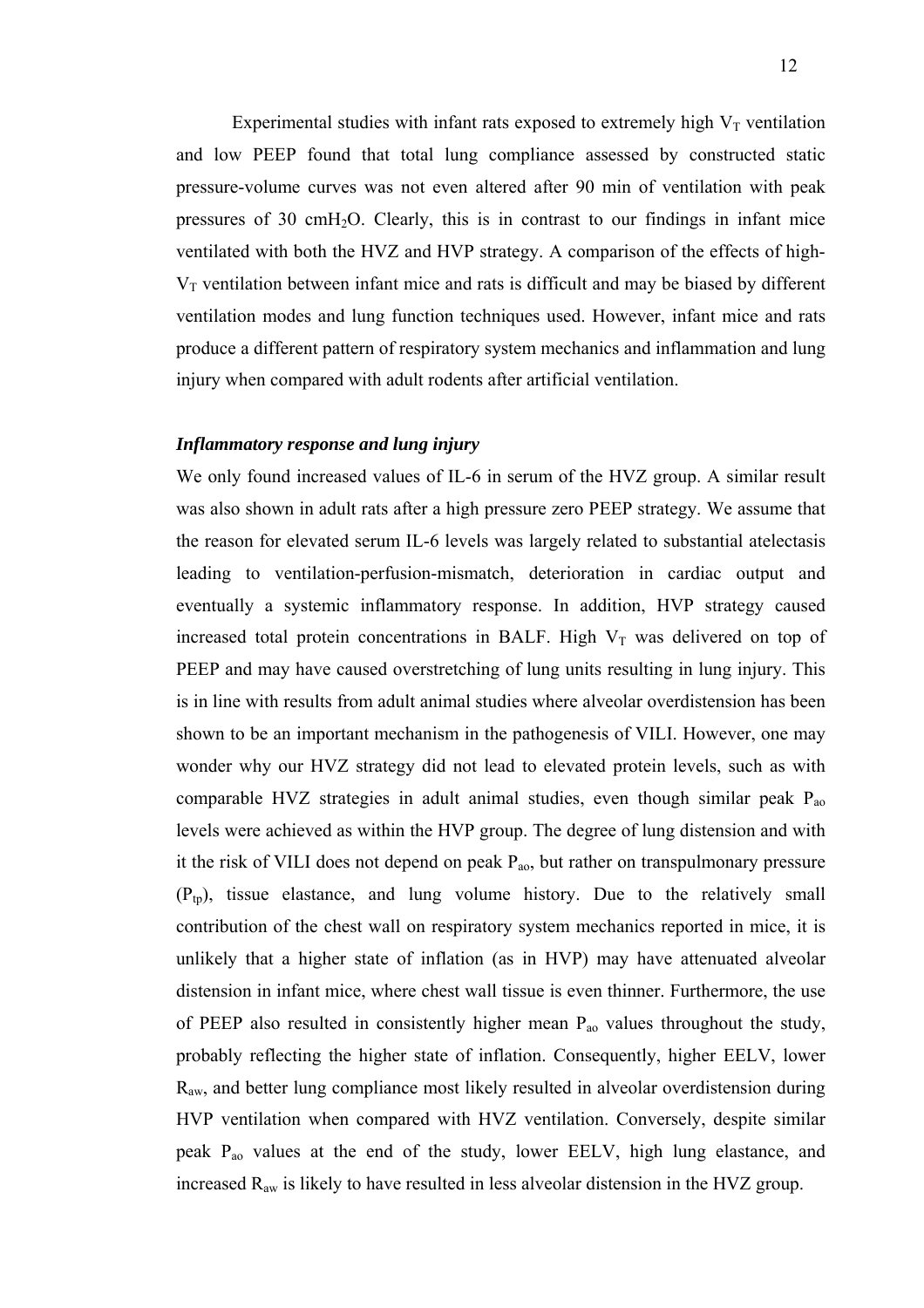### **Impact of oxygen in mechanically ventilated adult and infant mice (Study 2)**

We found no physiologically significant oxygen-related changes of R<sub>aw</sub> in either age group. Also, the increase in G was associated with a similar elevation in H and reflects development of atelectasis rather than an increase in ventilation heterogeneity as a result of inhomogeneous regional airway narrowing. In addition, we did not find elevations in either cytokine in response to increased  $Fi_{O_2}$ . These data are consistent with results from adult rodents and newborn rats exposed to hyperoxia and mechanical ventilation. Moreover, the lack of increase in total protein in BALF we observed in the present study suggests that short-term exposure to high FI<sub>O<sub>2</sub></sub> per se does not compromise epithelial or endothelial barrier function. Taken together, our findings underscore the lack of significant oxygen-associated pulmonary inflammation and lung injury after non-injurious short-term mechanical ventilation.

# **Lung volume recruitment maneuvers and respiratory system mechanics in mechanically ventilated mice (Study 3)**

Mechanical ventilation with low  $V_T$  and low PEEP resulted in a significant increase in G and H over time. The almost linear rise of G and H, reflecting gradual airway closure, is consistent with a progressive loss of lung volume secondary to atelectasis. In order to prevent progressive atelectasis we applied IMs in a volume-controlled manner without pressure limit or in a pressure-controlled mode. Volume-controlled IMs delivered a fixed  $V_T$  and resulted in peak  $P_{ao}$  determined by lung compliance. In contrast, pressure-controlled IMs ensured that a selected peak  $P_{ao}$  was not exceeded, but provided different  $V_T$  depending on respiratory mechanics.

Only large IMs resulting in peak  $P_{ao}$  above 30 cmH<sub>2</sub>O produced overall improvements in respiratory mechanics, whereas IMs reaching peak P<sub>ao</sub> values at or below 25 cmH<sub>2</sub>O did not reverse ventilation-induced increases in  $R_{aw}$ , G, and H. By contrast, repetitive IMs with 40 mL/kg superimposed on high PEEP, producing peak  $P_{ao}$  values above 35 cmH<sub>2</sub>O, provided the most significant improvement in lung function and stable respiratory system mechanics with little intra-group variability. This finding is closely linked to the development of a "secondary" pressure-volume sigmoid with lung inflation beyond 20  $\text{cm}H_2O$ , which makes total lung capacity difficult to define in mice. This bi-modal pressure-volume behaviour was demonstrated in some small species long time ago; however, its importance was not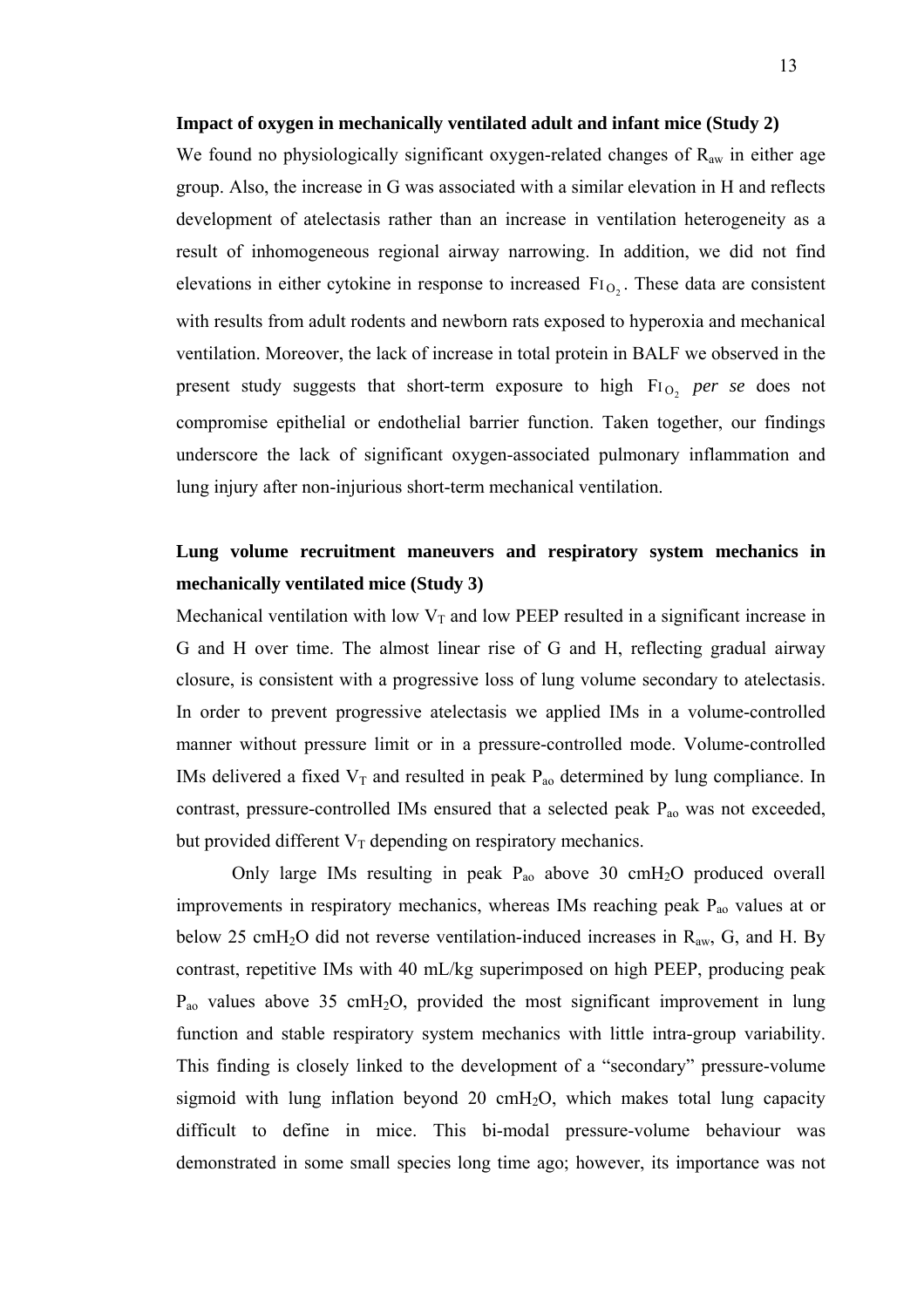recognised until recently. Our findings therefore support the view that the improvement of estimates of respiratory system mechanics after large RMs is due to fundamental changes in quasi-static and dynamic lung compliance, as substantiated by the inflation PV curve and the values of  $R_{aw}$ , G, and H, respectively. Though the mechanisms responsible for the increased lung compliance above  $P_{ao}$  of 25 cmH<sub>2</sub>O are not clear, alveolar unfolding and surfactant redistribution have been proposed as possible explanations, while others suggest that alveolar mouths, previously closed by a surfactant-lined liquid film, open during recruitment of peripheral lung units at high  $P_{tp}$  providing a new population of available alveoli. A structural reorganization of peripheral lung units resulting in an increased number of alveoli and homogeneous ventilation may explain why our initial hypothesis, i.e. frequent and large RMs would induce lung injury via overdistension, could not be confirmed in this study.

Application of RMs producing transient peak  $P_{ao}$  elevations did not increase cytokine concentrations in BALF. Similarly, total protein concentration did not differ between groups, indicating that RM-induced stretch of airways and alveoli did not adversely affect epithelial-endothelial barrier function. Also, absence or application of RMs had no impact on transcutaneous oxygen saturation; however, it should be noted that healthy lungs were ventilated over a short period of time and  $Fi_{O_2}$  of 0.5 was delivered in order to avoid survival problems.

### **CONCLUSIONS**

The presented *in vivo* infant and adult mouse studies involving measurements of airway and tissue mechanics, absolute lung volumes, construction of PV curves, and assessment of inflammatory response show that infant mice lungs behave differently from adult and neonatal rodent lungs. This finding underlines the need for age-specific animal models and asks for caution when data and conclusions from adult animal research are extrapolated for infant animals and eventually human infants.

Our first study provides evidence that mechanical ventilation with high  $V_T$  is deleterious in infant mice. We propose that overdistension of peripheral lung units and atelectasis are main mechanisms involved in the development of VILI.

Also, our results show that short-time exposure to high  $Fi_{O_2}$  in the presence of non-injurious mechanical ventilation does not exacerbate lung injury in either infant or adult mice. This finding may not have a direct translational value for clinical practice,